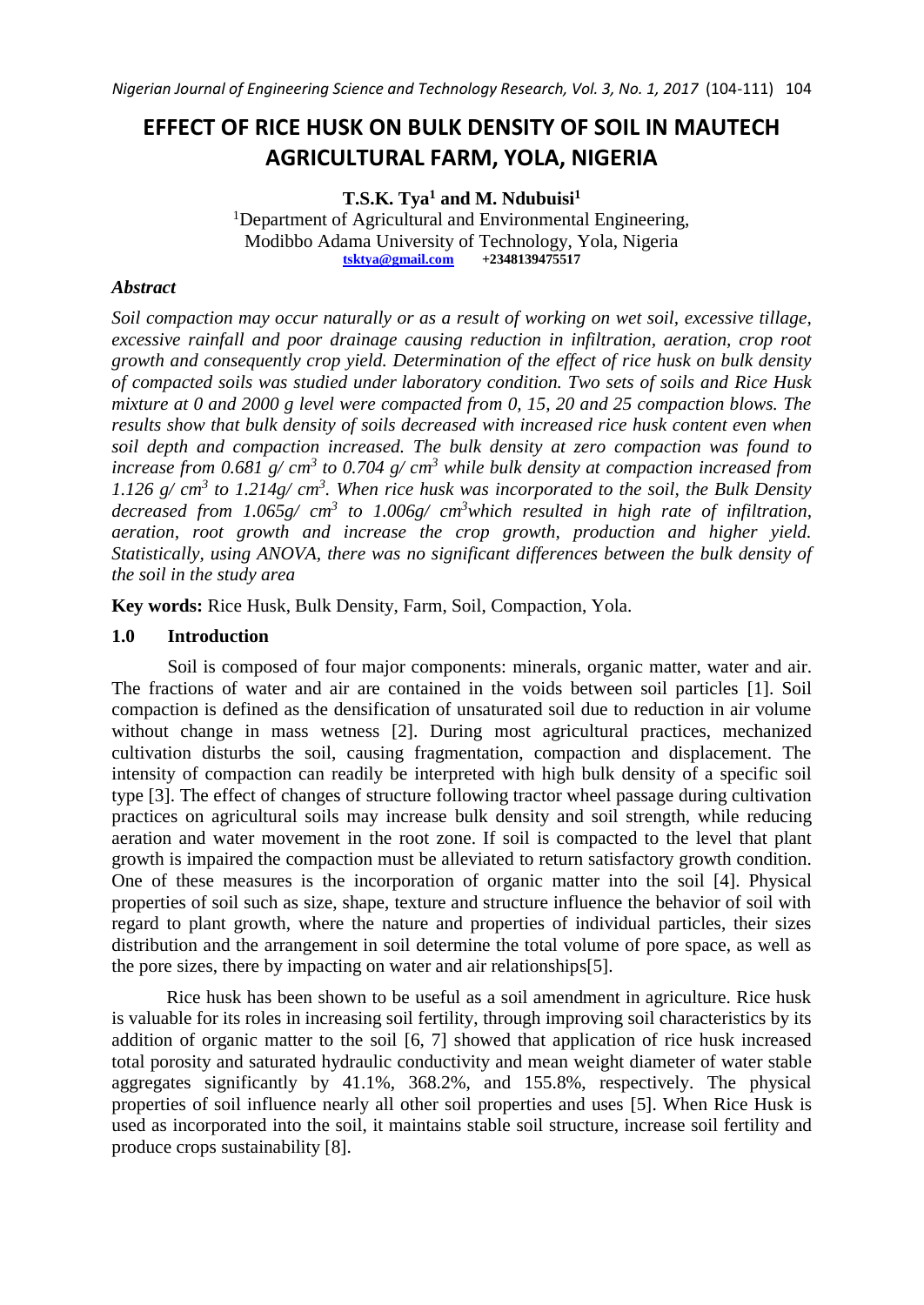#### **1.1 Soil Bulk Density**

Soil bulk density is defined as the ratio of oven-dried mass weight to its bulk volume which depends on the soil particles densities such as sand, silt, clay and organic matter and their packing arrangement. Thus, soil bulk density values are required for converting gravimetric soil water content to volumetric and to calculate soil porosity which is the amount of pore space in the soil [4]. Soil bulk density is a basic soil property influenced by some soil physical and chemical properties [9]. Bulk density is a dynamic property that varies with the structural condition of the soil. This condition can be altered by cultivation, trampling by animals, agricultural machinery, weather, i.e. raindrop impact [10].

Density of soil, which is affected by the mass and volume, depends on the amount of air space in the soil and the type of soil texture. Soil density is also affected by compaction [11]. Increasing the density of soil or compacting the soil appears to have the effect of retarding biodegradation of the organic material by restricting the access of water to the soil [12].

Soil also has different bulk densities depending on their particles sizes which indicate the capability of some soil to withstand some loads due to difference in soil densities which differs in compressibility or compaction level [5]. The soil textures with different bulk densities varies in their particle sizes, and the soil unit weight is essentially determined by the density of the soil aggregate (ordinarily two-third of the total volume) and the amount of air in the mass of the soil[13]. Soil bulk density which is the ratio of the volume of pores (voids) to the total (bulk) volume of a soil [14].

[15] reported that bulk density, an important parameter related to root development was found to decrease, when organic materials were incorporated into the soil, the water holding capacity of the soil increase with the incorporation of organic matter, especially the slower decomposing rice husk. However, the beneficial impact of organic matter in moisture retention declined with time, possibly due to the decomposition of the material in the warm climate of the dry season (mean temperature  $32^{\circ}$ C) [16].

The importance of mechanizing agriculture, specifically the application of machines in crop production cannot be over emphasized. However, [17] reported that despite the fact that machines offer a considerable contribution to crop production, they present a great damage to the soil structure. The effect of traffic on the soil has been shown to increase bulk density, increase shear strength, reduce porosity, air and water permeability. These damages or problems are caused as a result of compaction of the soil by the trafficking implements or machines. Massive over compaction of soil layers or zones may occur at any depth in the top soil [3]. In addition, [2] observed that soil compaction affects plant growth by causing increased resistance to root, low water use efficiency and loses of nitrogen due to denitrification. Soil compaction typically results in reduced amount and size of pore space and total soil volume, which in turn lead to decreased infiltration capacity and increased surface runoff, standing water, and erosion. Also, [6] stated that this loss of pore space not only restricts movements of air, but create greater resistance to roots and those that penetrate are confirmed to fissure between structures with less clods. These changes represent site degradation and may have a detrimental effect on vegetation and soil resources [5].

Tillage operation is one of the major problems facing modern agriculture and slow speed and tire slippage, excessive rainfall and poor drainage, working on wet soil and low organic matter lead to soil compaction. Modern day farm machinery induced compaction to the soil due to their movement on the field by traction, which is the heavy weight of the machine and the operation cause by the movement of the machine within the field.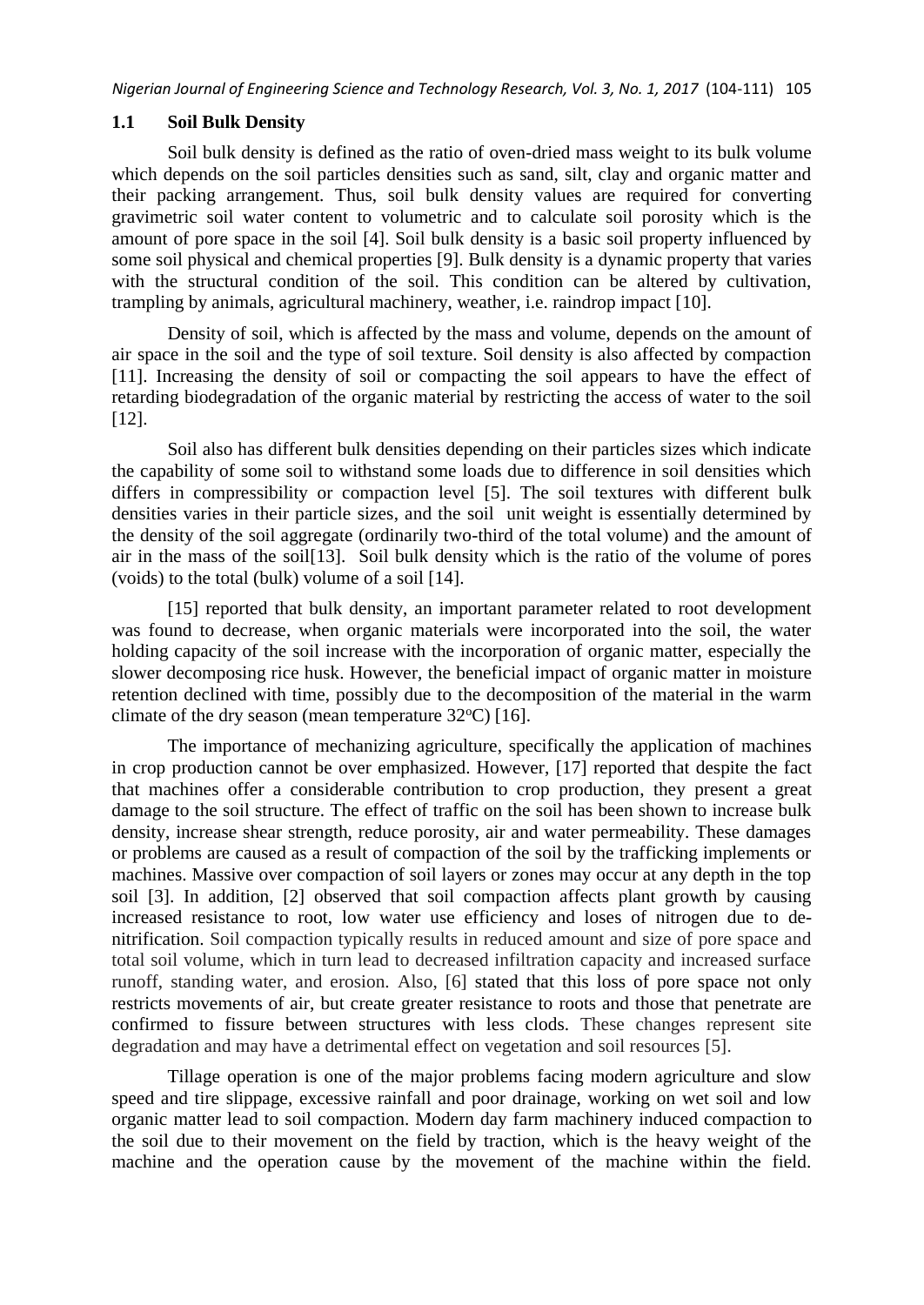Compaction of agricultural soil is thus an escalating problem because compacted soil reduces the rate of root penetration, intake rate (infiltration) to the soil root zone for plant use and aeration which results to poor yield. Hence, determination of the effect of rice husk on bulk density of soil in MAUTECH Agricultural farm will be important in order to reduce soil compaction to enhance optimum use of water, low operational cost and improve crop yield.

#### **2.0 Materials and Methods**

## **2.1 Experimental Site**

The research was carried out at the Modibbo Adama University of Technology Yola (MAUTECH) Agricultural Farm located at the extreme end of the University Staff quarters in Girei local Government Area of Adamawa State (Fig.1). The area is located between latitude 9°11° and 9°33′ N and longitude 12°21′ and 12°49′ East. The climate is broadly divided into wet and rainy season. The rainy season begins in May and reaches its peak in August and ends in November. The area has an average rainfall of 972mm. Temperature within the area varies with season, although the temperature is relatively high which ranges from 27 to  $40^{\circ}$ C, the coldest month being December and January with mean temperature of 16°C. The hottest periods within the area are April and May with an average temperature of 34°C, the average annual relative humidity is 40.9% and average monthly relative humidity ranges from 15% in February to 68% in August [18].

Soil samples were collected from five different locations in the experimental farm, which represent the entire farm land. Area of one hectare (1ha) was used for the experimental layout, which was divided into five plots size designated as plot 1, 2, 3, 4 and 5 areas (0.2ha). Soil sampling Auger was used to collect the soil sample at different depth from 0- 30cm with interval from 0-10, 10-20 and 20-30cm, respectively. Samples were collected in Randomized complete Block Design (RCBD). Polythene bag was used to collect the soil samples from the field to the laboratory for analysis. Rice Husk was collected from Girei Local rice mill, using polythene bags to convey it to the laboratory for analysis.

# **2.3 Sample Preparation and Analysis**

The soil was allowed to dry and sieved through 2.00mm sieve. An instrument, Mold of 100mm diameter, 127.3mm height and 1869g weight was used; 2000g each of soil was measured from the different depth of sampling for plot 1, 2, 3, 4 and 5, respectively. These samples were compacted using 2.5kg standard proctor for 15, 20, and 25 blows to evaluate the bulk density of soil collected at 0-10, 10-20, and 20-30 cm depth, respectively. 2000g of soil was measured and mixed with 1000g of Rice Husk and was compacted using 15, 20 and 25 blows for different depth of soil (0-10, 10-20, and 20-30) cm to evaluate the Bulk Density of mixed soil and Rice Husk using 2.5kg standard proctor hammer. Observed values and readings were recorded.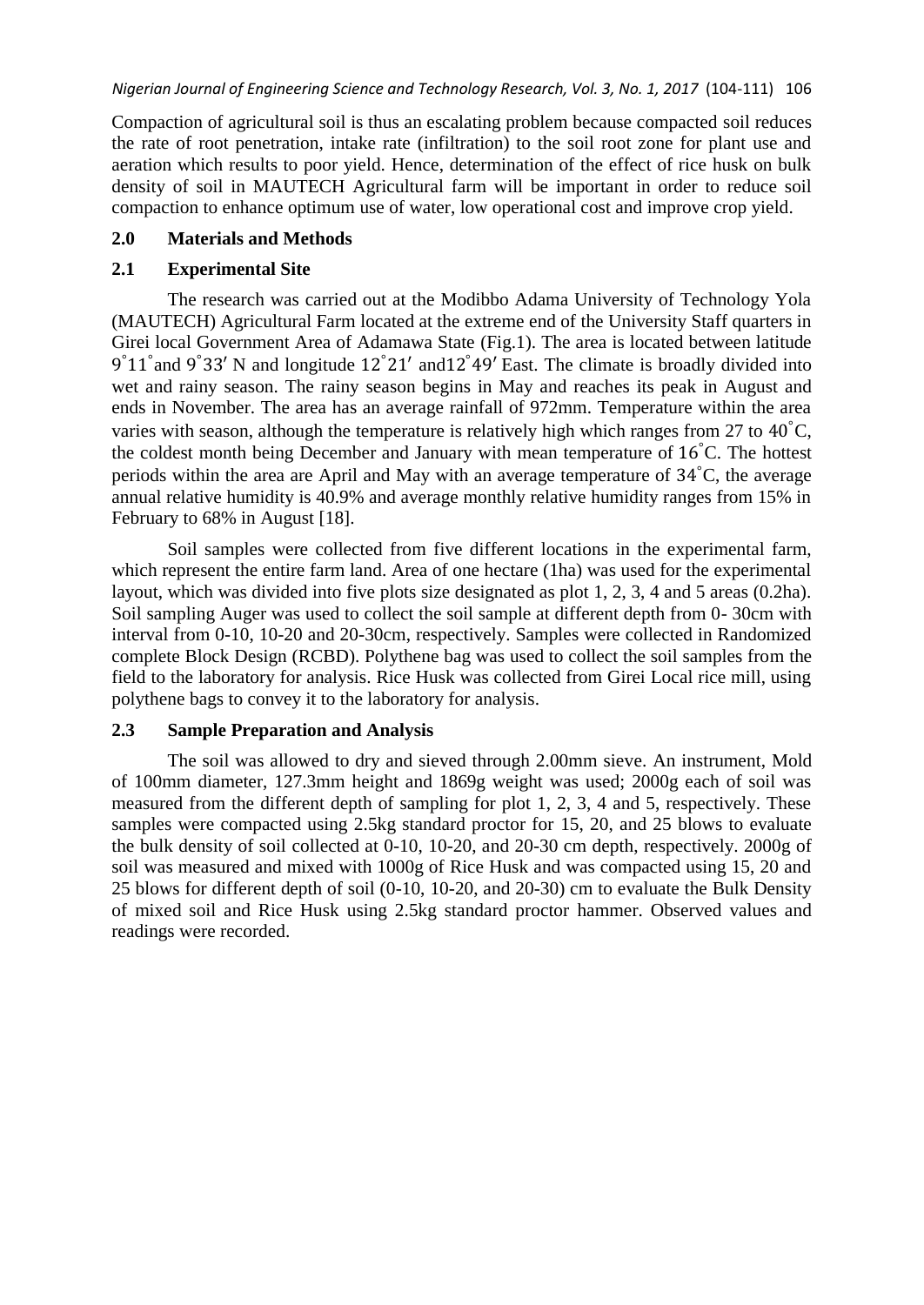

Figure 1: Map of Adamawa State Showing the Study Area

#### **2.4 Sample Collection**

#### **2.4.1 Compaction procedure using standard proctor test**

2000g air dried soil sample was sieved, measured and recorded for the different soil depth from 100 mm down to 300 mm. Compaction test was carried out using Standard Proctor Test as detailed by [19].

#### **2.4.2 Determination of soil textural classification**

Soil samples were taken at incremental depth of 100 mm to 300 mm. Five replications were made during each sampling which was randomized within the five plot units. The soil textural classification was determined using mechanical analysis method as detailed by [19].

#### **2.4.3 Determination of soil bulk density**

The bulk density of soil from each of the five locations of soil sample collected was determined using the following relationship [15].

$$
BD = \frac{M}{V}
$$
 (1)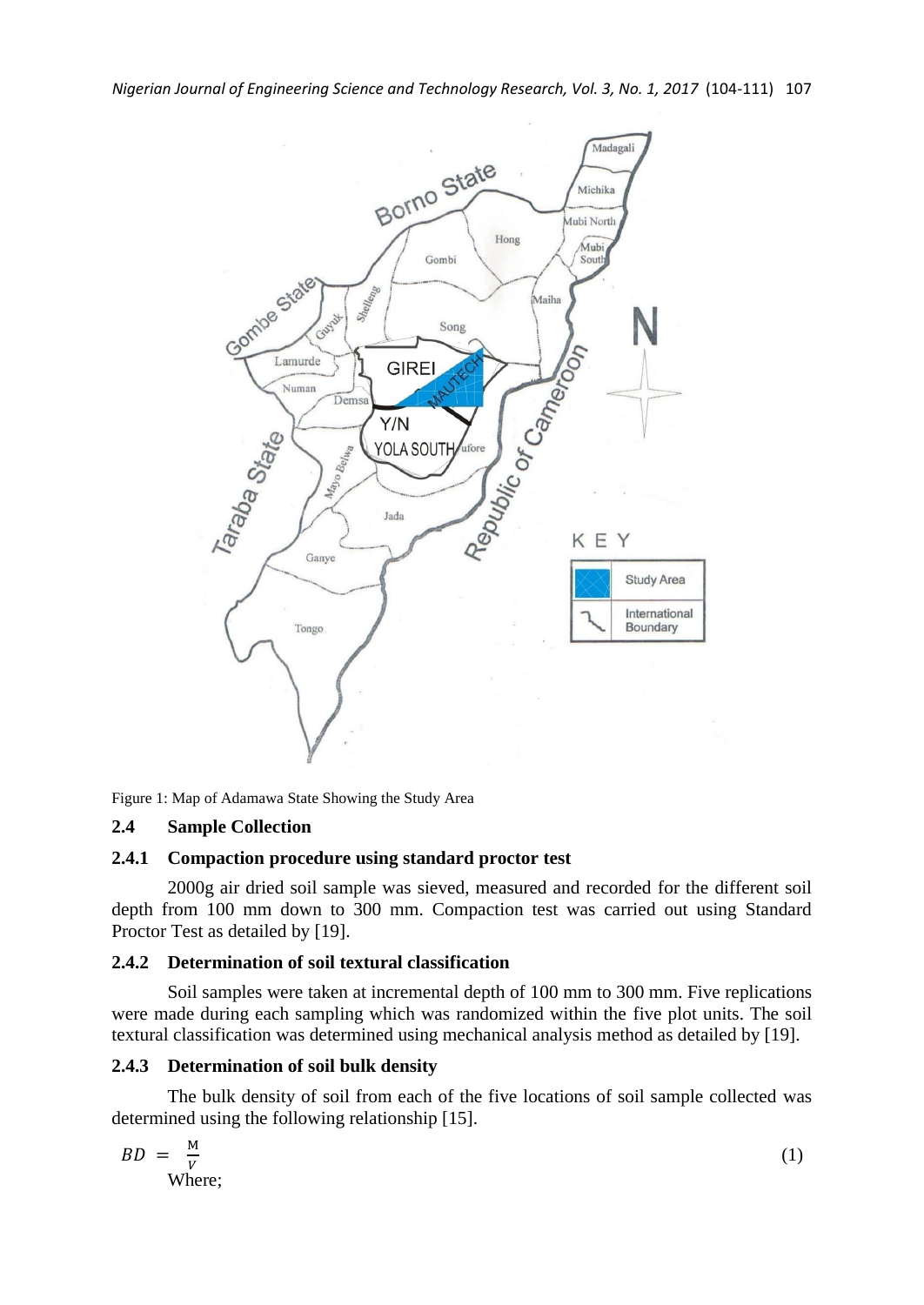BD=bulk density, g/cm3 M= mass of soil,  $= m<sub>2</sub> - m<sub>1</sub>$ Where;  $m_1$ = empty weight of mould, g  $m<sub>2</sub>=$  mass of compacted soil and mould weight, g V= volume of the container,  $cm<sup>3</sup>$  $= \pi r^2$  h Where; h =height of the mould, cm  $r =$  radius of the mould, cm **Secondly:** the bulk density of mix soil and rice husk was calculated using  $BD = \frac{M}{V}$ V (2) Where;  $M =$  mass of soil, g  $= m_2 - m_1$ Where;  $m_1$ = empty weight of mould, g  $m<sub>2</sub>=$  mass of compacted mix soil with rice husk and mould weight, g V = volume of the container,  $cm<sup>3</sup>$  $= \pi r^2$  h h =height of the mould, cm

Where;

 $r =$  radius of the mould, cm

## **3 Results and Discussion**

#### **3.1 Soil Bulk Density**

Table 1 Shows, mean bulk density of soil taken from the experimental farm. The result reveals that the soil bulk density increases with increase in compaction and depth. The soil bulk density increases from  $0.681$ g/cm<sup>3</sup> to  $0.704$  g/cm<sup>3</sup> at 10-30cm depth (control, nocompaction) which suggested that the soil has a small bulk density that allows infiltration, aeration and crop root growth which is consistence with the result reported by [20] who found an increased in bulk density with increased in depth.

| Depth<br>(cm) | Number<br>of Blow | Bulk Density of<br>Compacted soil | Bulk Density of rice Zero Blow<br>Husk Compacted | Compaction<br>soil |
|---------------|-------------------|-----------------------------------|--------------------------------------------------|--------------------|
| $0 - 10$      | 15                | 1.126                             | 1.065                                            | 0.681              |
| $10 - 20$     | 20                | 1.158                             | 1.025                                            | 0.690              |
| $20 - 30$     | 25                | 1.214                             | 1.006                                            | 0.704              |

Table 1: Mean of Bulk Density of the Experimental Farm  $(g/cm<sup>3</sup>)$ 

Table 1 also indicate that, the soil bulk density increased more from  $1.126$  g/cm<sup>3</sup> to 1.214  $g/cm<sup>3</sup>$  as the depth and number of blows increased (independent variable, compaction at 15, 20 and 25 blows) which indicate that soil bulk density increase with increased number of blows which implies that the forces applied to the soil reduce the rate of infiltration, aeration and root growth which is in line with the result obtained in earlier studies by [21]. Also, the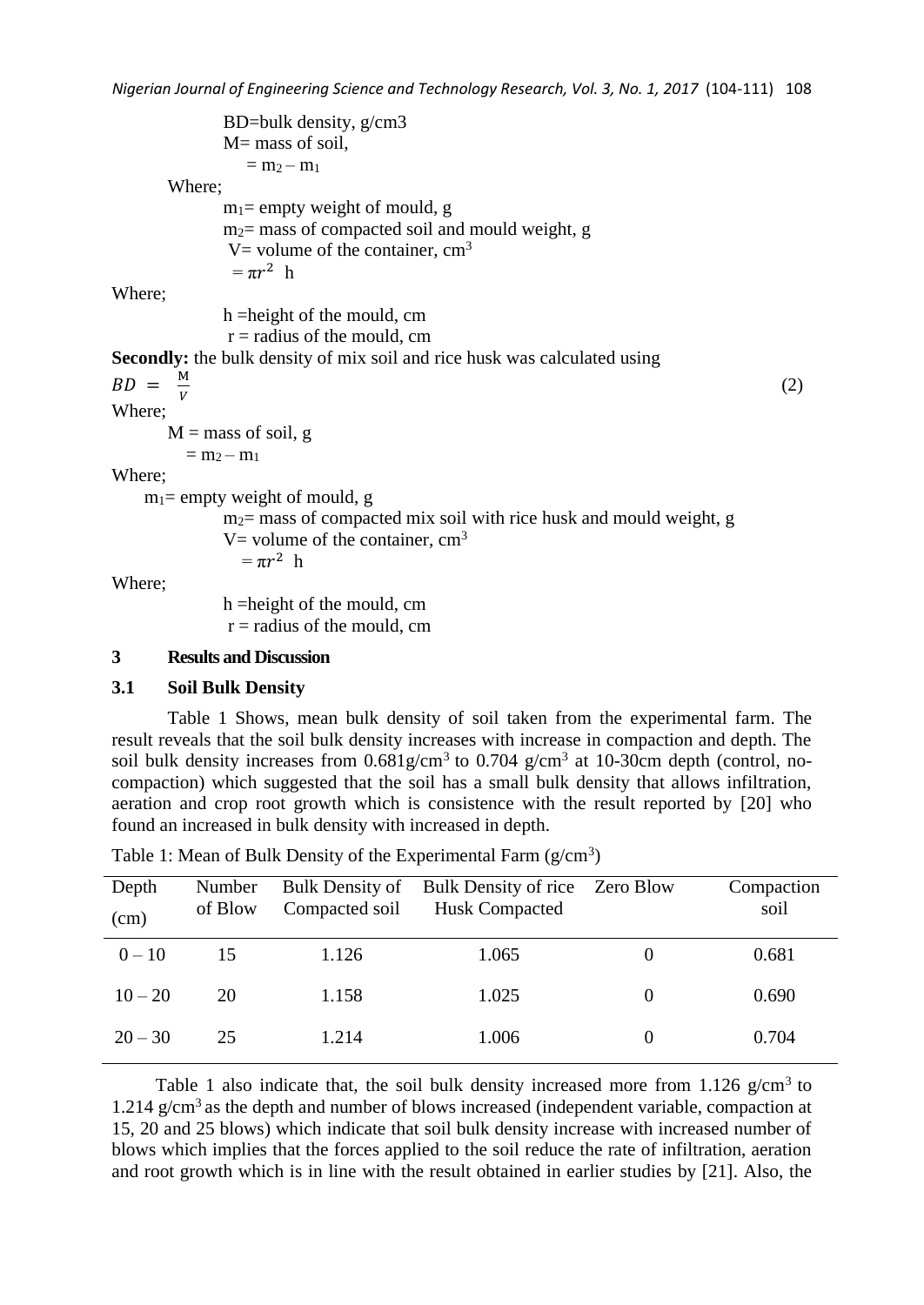result shows that, the soil bulk density decreases from 1.065  $g/cm^3$  to 1.006  $g/cm^3$  as the depth and number of blows increased. The result shows that incorporating rice husk to the soil reduced the adverse effect of compaction on soils which is consistent with the result of [22]. Statistically using analysis of variance, it was observed that there was no significant different between the Soil Bulk Density at 5% level of significant for the entire study area.

#### **3.2 Soil Compaction on Bulk Density**

Table 2 shows the bulk density on compacted soils. The result indicates that bulk density increases with the depth and number of blows for the entire study area. It was observed that highest bulk density was obtained at the depth of 20-30cm while the lowest Bulk Density was recorded near the soil surface. The result revealed that highest value of soil bulk density 1.225  $g/cm^3$  at 20-30 depth was obtained from plot 3 while plot 1, 3 and 4 recorded the lowest values soil bulk density of  $1.119$  g/cm<sup>3</sup>, respectively. Highest mean bulk density of 1.171 g/cm<sup>3</sup> and 1.152 g/ cm<sup>3</sup> were recorded in plot 2 and depth of soil sampling of 10-20 cm, respectively. The results obtained are in line with [11] who observed that bulk density increased with the number of blows applied or forces at different depths. Using analysis of variance, it was observed that bulk density of the compacted soil in the treatments were highly significant at 5% level of significance.

| Depth of Number<br>soil<br>sampling<br>(cm) | of Blows<br>(g) | Plot 1 | Plot 2 | Plot 3 | Plot 4 | Plot 5 | Mean  |
|---------------------------------------------|-----------------|--------|--------|--------|--------|--------|-------|
| $0 - 10$                                    | 15              | 1.119  | 1.144  | 1.119  | 1.119  | 1.131  | 1.126 |
| $10 - 20$                                   | 20              | 1.156  | 1.156  | 1.150  | 1.163  | 1.136  | 1.152 |
| $20 - 30$                                   | 25              | 1.200  | 1.213  | 1.225  | 1.219  | 1.213  | 1.214 |
| Mean                                        |                 | 1.158  | 1.171  | 1.165  | 1.165  | 1.160  |       |

Table 2: Bulk Density on Compacted Soil Test (g/cm<sup>3</sup>)

# **3.3. Effect of Rice Husk on Compacted Soil**

Table 3 shows the bulk density of compacted mixed soil and rice husk. The result revealed that bulk density decreases as the number of blows and depth of soil increases which was consistent with the result obtained from earlier studies by [22]. It was observed that highest bulk density was obtained at the 15 blows and 0-10cm depth near the soil surface while the lowest mean bulk density was recorded at 20-30cm depth. This result indicate that rice husk has a great influence on bulk density of soil thus, bulk density decrease as the numbers of blow and depth increases.

# **4.0 Conclusion**

The experiment conducted determined the effect of incorporating into soil and subjecting to different compaction levels of rice husk and compaction reveals that great effect was impacted on the soil bulk density by incorporation of rice husk into the soil. The incorporation of rice husk into the soil lowered the soil bulk density from  $1.126$  g/cm<sup>3</sup> to 1.065g/cm<sup>3</sup> (at 15 blows and 0-10 depth) and from 1.214 g/cm<sup>3</sup> to 1.006 g/cm<sup>3</sup> (at 25 blows and 20-30 depth) which indicate a decrease in soil bulk density with increase in levels of compaction. It can be concluded that incorporation of rice husk into the soil will increase the rate of water infiltration, aeration, roots and will enhance shoot growth for higher crop production.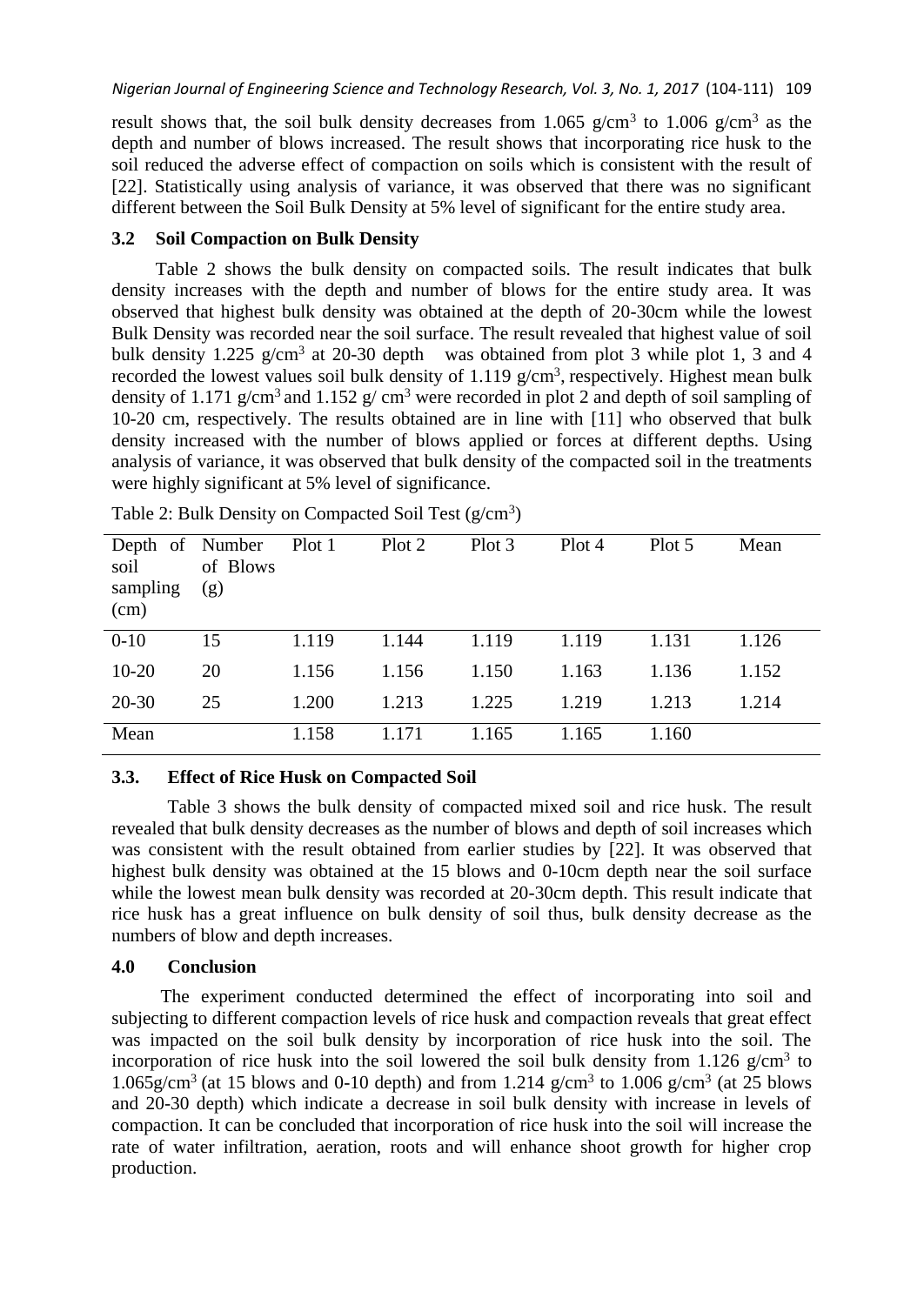*Nigerian Journal of Engineering Science and Technology Research, Vol. 3, No. 1, 2017* (104-111) 110

| Soil<br>sampling | Depth of Numbers<br>of<br>blows(g) | Plot 1 Plot 2 |       | Plot 3 | Plot 4 | Plot 5 | Mean  |
|------------------|------------------------------------|---------------|-------|--------|--------|--------|-------|
| (cm)             |                                    |               |       |        |        |        |       |
| $0 - 10$         | 15                                 | 1.038         | 1.088 | 1.069  | 1.075  | 1.056  | 1.065 |
| $10 - 20$        | 20                                 | 1.025         | 1.031 | 1.019  | 1.031  | 1.019  | 1.025 |
| $20 - 30$        | 25                                 | 1.006         | 1.013 | 1.000  | 1.013  | 1.000  | 1.006 |
|                  | Mean                               | 1.023         | 1.038 | 1.029  | 1.040  | 1.025  |       |

Table 3: Bulk Density of Compacted Soil mixed with Rice Husk Test  $(g/cm<sup>3</sup>)$ 

#### **References**

- 1. Patricia, M. Fraser. (2003). Soil Scientist [New Zealand Institute for Crop & Food](http://www.crop.cri.nz/)  [Research](http://www.crop.cri.nz/) (30):23-40.
- 1. Chan, C. (1992). Tillage induced differences in growth and distribution of wheat roots. Aust. Jr. of Agri. Res. 43 (1) 19 – 28.
- 2. Goldsmith, W. Silver, M. M. and Fischenich, C. (2001). Determining optimum degree of soil compaction balancing mechanical stability and plant growth capacity, EMRSR-26 Pp45-50.
- 3. Kushwaha, C.P, Tripathi, S.K. and Singh, K.P. (2001). Soil organic matter and water-stable aggregates under different tillage and residue conditions in a tropical dry land agroeco-system. Appl. Soil Ecol. (16): 229–241.
- 4. Brady and Wail R. R. (1999). The nature and properties of soil  $2^{nd}$ (Ed) Pp2 4-33.
- 5. Njoku, C. Mbah, C.N. and Okonkwo, CI. (2011). Effect of rice mill wastes application on selected soil physical properties and maize yield (Zea mays L.) on an ultisol in Abakaliki, southeastern Nigeria. J. Soil Sci. Environ. Manage. 2(11):375–383.
- 6. Oguike P.C, Chukwu G.O. and Njoku C. (2006). Physico-chemical properties of a haplic acrisol in southeastern Nigeria amended with rice mill waste and NPK fertilizer. Umudike, Nigeria, National Root Crops Research Institute.
- 7. Dick, W. A. and Gregorich, E. G. (2004). Developing and maintaining soil organimatterlevels.In managing soil quality: Challenges in modern agriculture. (P Schjo nning et al., eds) CABI, Wallingford, UK Pp103 –120.
- 8. Arshad, M.A., Lowery, B. and Grossman, B. (1996). Physical tests for monitoring soil quality. In: J.W. Doran and A.J. Jones (eds.) Methods for assessing soil quality, Soil Sci. Soc. Am. Spec. (49):123-142.
- 9. Akin, M. and Özdemir, N. (2003): Regression models for predicting bulk density from measured soil properties. Tr. J. of Agriculture and Forestry, (20):407-413.
- 10. Soane, B. D, and Van, Owerkerk, .C. (1994). Soil compaction in crop production Pp66- 82